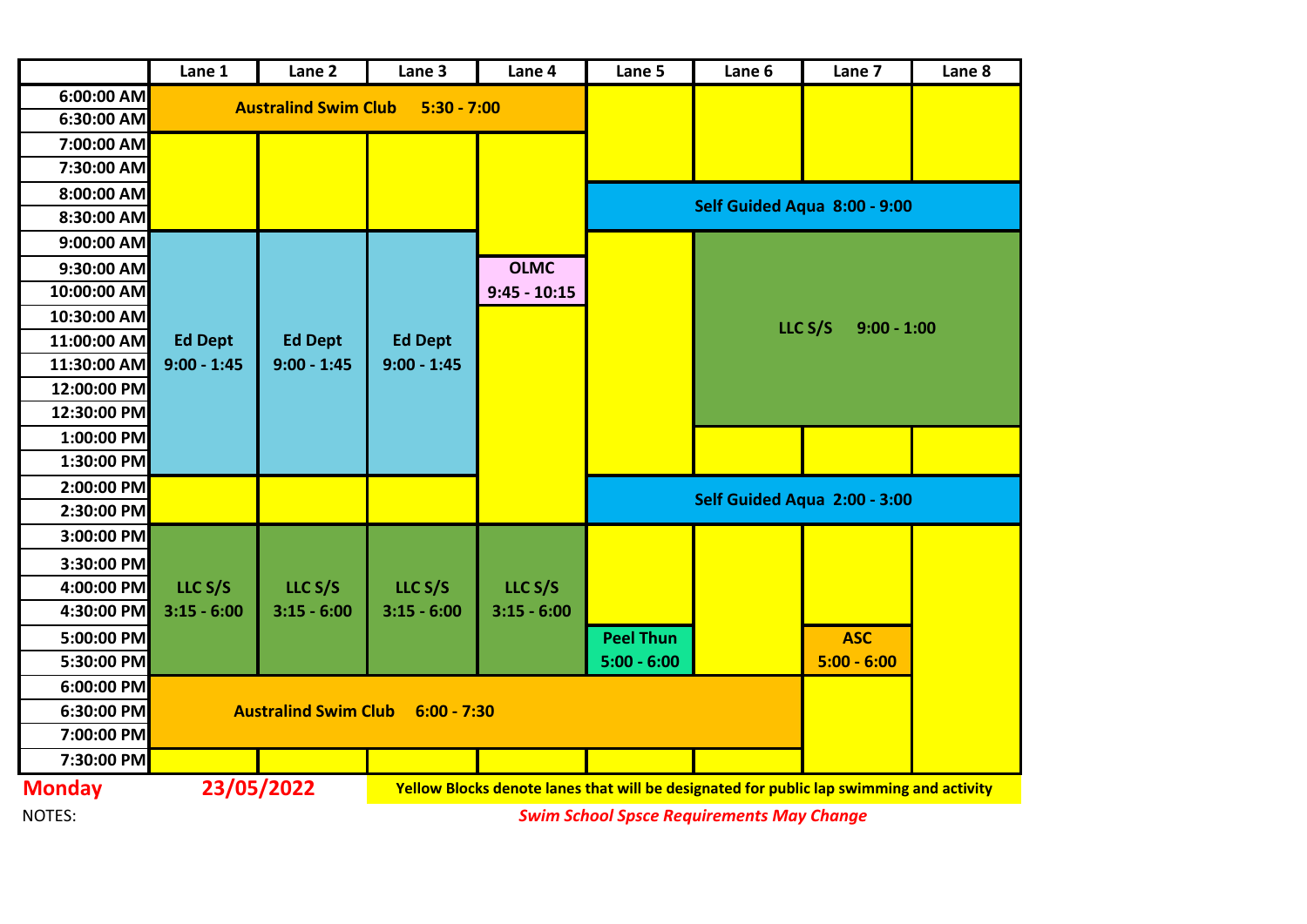| <b>Times</b>   | Lane 1                                           | Lane 2         | Lane 3                                  | Lane 4                                                                                  | Lane 5        | Lane 6 | Lane 7                       | Lane <sub>8</sub> |
|----------------|--------------------------------------------------|----------------|-----------------------------------------|-----------------------------------------------------------------------------------------|---------------|--------|------------------------------|-------------------|
| 6:00:00 AM     |                                                  |                |                                         |                                                                                         |               |        |                              |                   |
| 6:30:00 AM     |                                                  |                | <b>Australind Swim Club 5:30 - 7:00</b> |                                                                                         |               |        |                              |                   |
| 7:00:00 AM     |                                                  |                |                                         |                                                                                         |               |        |                              |                   |
| 7:30:00 AM     |                                                  |                |                                         |                                                                                         |               |        |                              |                   |
| 8:00:00 AM     |                                                  |                |                                         |                                                                                         |               |        |                              |                   |
| 8:30:00 AM     |                                                  |                |                                         |                                                                                         |               |        |                              |                   |
| 9:00:00 AM     |                                                  |                |                                         |                                                                                         |               |        |                              |                   |
| 9:30:00 AM     |                                                  |                |                                         |                                                                                         |               |        |                              |                   |
| 10:00:00 AM    |                                                  |                |                                         |                                                                                         |               |        | LLC S/S<br>$9:10 - 12:00$    |                   |
| 10:30:00 AM    |                                                  |                |                                         |                                                                                         |               |        |                              |                   |
| 11:00:00 AM    | <b>Ed Dept</b>                                   | <b>Ed Dept</b> | <b>Ed Dept</b>                          |                                                                                         |               |        |                              |                   |
| 11:30:00 AM    | $9:00 - 1:45$                                    | $9:00 - 1:45$  | $9:00 - 1:45$                           |                                                                                         |               |        |                              |                   |
| 12:00:00 PM    |                                                  |                |                                         |                                                                                         |               |        |                              |                   |
| 12:30:00 PM    |                                                  |                |                                         |                                                                                         |               |        |                              |                   |
| 1:00:00 PM     |                                                  |                |                                         |                                                                                         |               |        |                              |                   |
| 1:30:00 PM     |                                                  |                |                                         |                                                                                         |               |        |                              |                   |
| 2:00:00 PM     |                                                  |                |                                         |                                                                                         |               |        | <b>SW Physio 2:00 - 2:40</b> |                   |
| 2:30:00 PM     |                                                  |                |                                         |                                                                                         |               |        |                              |                   |
| 3:00:00 PM     |                                                  |                |                                         |                                                                                         |               |        |                              |                   |
| 3:30:00 PM     | LLC S/S                                          | LLC S/S        | LLC S/S                                 | LLC S/S                                                                                 |               |        |                              |                   |
| 4:00:00 PM     | $3:15 - 6:30$                                    | $3:15 - 6:30$  | $3:15 - 6:30$                           | $3:15 - 6:30$                                                                           |               |        |                              |                   |
| 4:30:00 PM     |                                                  |                |                                         |                                                                                         |               |        |                              |                   |
| 5:00:00 PM     |                                                  |                |                                         |                                                                                         | LLC S/S       |        |                              |                   |
| 5:30:00 PM     |                                                  |                |                                         |                                                                                         | $5:00 - 6:00$ |        |                              |                   |
| 6:00:00 PM     |                                                  |                |                                         |                                                                                         |               |        |                              |                   |
| 6:30:00 PM     | 6:30<br><b>ASC</b>                               |                |                                         |                                                                                         |               |        |                              |                   |
| 7:00:00 PM     | $-7:30$                                          |                |                                         |                                                                                         |               |        |                              |                   |
| 7:30:00 PM     |                                                  |                |                                         |                                                                                         |               |        |                              |                   |
| <b>Tuesday</b> |                                                  | 24/05/2022     |                                         | Yellow Blocks denote lanes that will be designated for public lap swimming and activity |               |        |                              |                   |
| <b>NOTES:</b>  | <b>Swim School Space Requirements May Change</b> |                |                                         |                                                                                         |               |        |                              |                   |

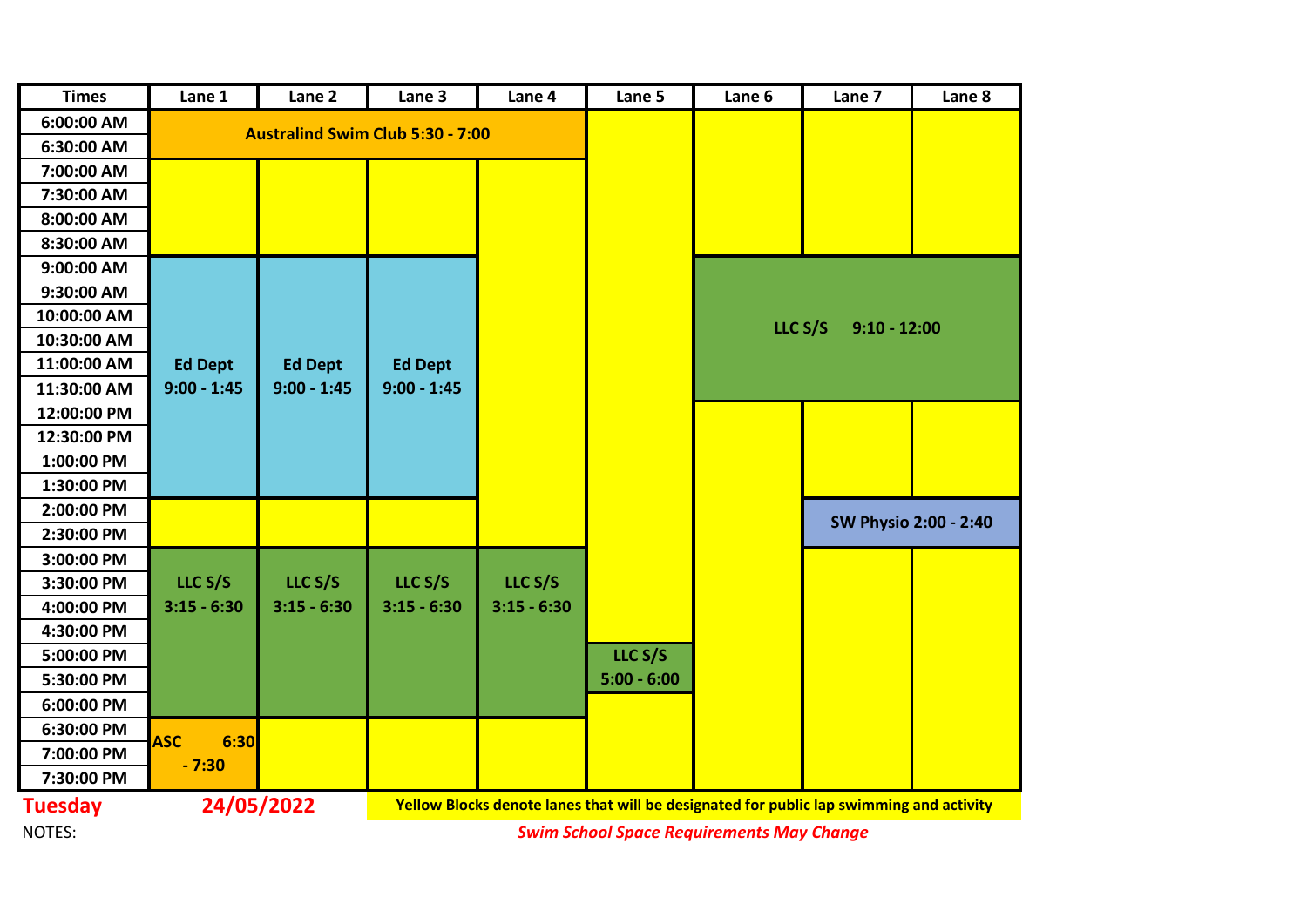| <b>Times</b>     | Lane 1         | Lane 2                                | Lane 3                                  | Lane 4        | Lane 5 | Lane 6                                                                                  | Lane 7                    | Lane 8 |
|------------------|----------------|---------------------------------------|-----------------------------------------|---------------|--------|-----------------------------------------------------------------------------------------|---------------------------|--------|
| 6:00:00 AM       |                |                                       |                                         |               |        |                                                                                         |                           |        |
| 6:30:00 AM       |                |                                       | <b>Australind Swim Club 5:30 - 7:00</b> |               |        |                                                                                         |                           |        |
| 7:00:00 AM       |                |                                       |                                         |               |        |                                                                                         |                           |        |
| 7:30:00 AM       |                |                                       |                                         |               |        |                                                                                         |                           |        |
| 8:00:00 AM       |                |                                       |                                         |               |        |                                                                                         |                           |        |
| 8:30:00 AM       |                |                                       |                                         |               |        |                                                                                         | Aqua 8:00 - 9:00          |        |
| 9:00:00 AM       |                |                                       |                                         |               |        |                                                                                         |                           |        |
| 9:30:00 AM       |                |                                       |                                         |               |        |                                                                                         |                           |        |
| 10:00:00 AM      |                |                                       |                                         |               |        |                                                                                         |                           |        |
| 10:30:00 AM      |                |                                       |                                         |               |        |                                                                                         | LLC S/S<br>$9:10 - 12:30$ |        |
| 11:00:00 AM      | <b>Ed Dept</b> | <b>Ed Dept</b>                        | <b>Ed Dept</b>                          |               |        |                                                                                         |                           |        |
| 11:30:00 AM      | $9:00 - 1:45$  | $9:00 - 1:45$                         | $9:00 - 1:45$                           |               |        |                                                                                         |                           |        |
| 12:00:00 PM      |                |                                       |                                         |               |        |                                                                                         |                           |        |
| 12:30:00 PM      |                |                                       |                                         |               |        |                                                                                         |                           |        |
| 1:00:00 PM       |                |                                       |                                         |               |        |                                                                                         |                           |        |
| 1:30:00 PM       |                |                                       |                                         |               |        |                                                                                         |                           |        |
| 2:00:00 PM       |                |                                       |                                         |               |        | Aqua 2:00 - 3:00                                                                        |                           |        |
| 2:30:00 PM       |                |                                       |                                         |               |        |                                                                                         |                           |        |
| 3:00:00 PM       |                |                                       |                                         |               |        |                                                                                         |                           |        |
| 3:30:00 PM       |                |                                       |                                         |               |        |                                                                                         |                           |        |
| 4:00:00 PM       | LLC S/S        | LLC S/S                               | LLC S/S                                 | LLC S/S       |        |                                                                                         |                           |        |
| 4:30:00 PM       | $3:15 - 6:00$  | $3:15 - 6:00$                         | $3:15 - 6:00$                           | $3:15 - 6:00$ |        |                                                                                         |                           |        |
| 5:00:00 PM       |                |                                       |                                         |               |        |                                                                                         |                           |        |
| 5:30:00 PM       |                |                                       |                                         |               |        |                                                                                         |                           |        |
| 6:00:00 PM       |                |                                       |                                         |               |        |                                                                                         |                           |        |
| 6:30:00 PM       |                |                                       | <b>Australind Swim Club 6:00 - 7:30</b> |               |        |                                                                                         |                           |        |
| 7:00:00 PM       |                |                                       |                                         |               |        |                                                                                         |                           |        |
| 7:30:00 PM       |                |                                       |                                         |               |        |                                                                                         |                           |        |
| <b>Wednesday</b> |                | 25/05/2022                            |                                         |               |        | Yellow Blocks denote lanes that will be designated for public lap swimming and activity |                           |        |
| <b>NOTES:</b>    |                | <b>Aqua PM Lane 5 Room Permitting</b> |                                         |               |        | <b>Swim School Space Requirements May Change</b>                                        |                           |        |

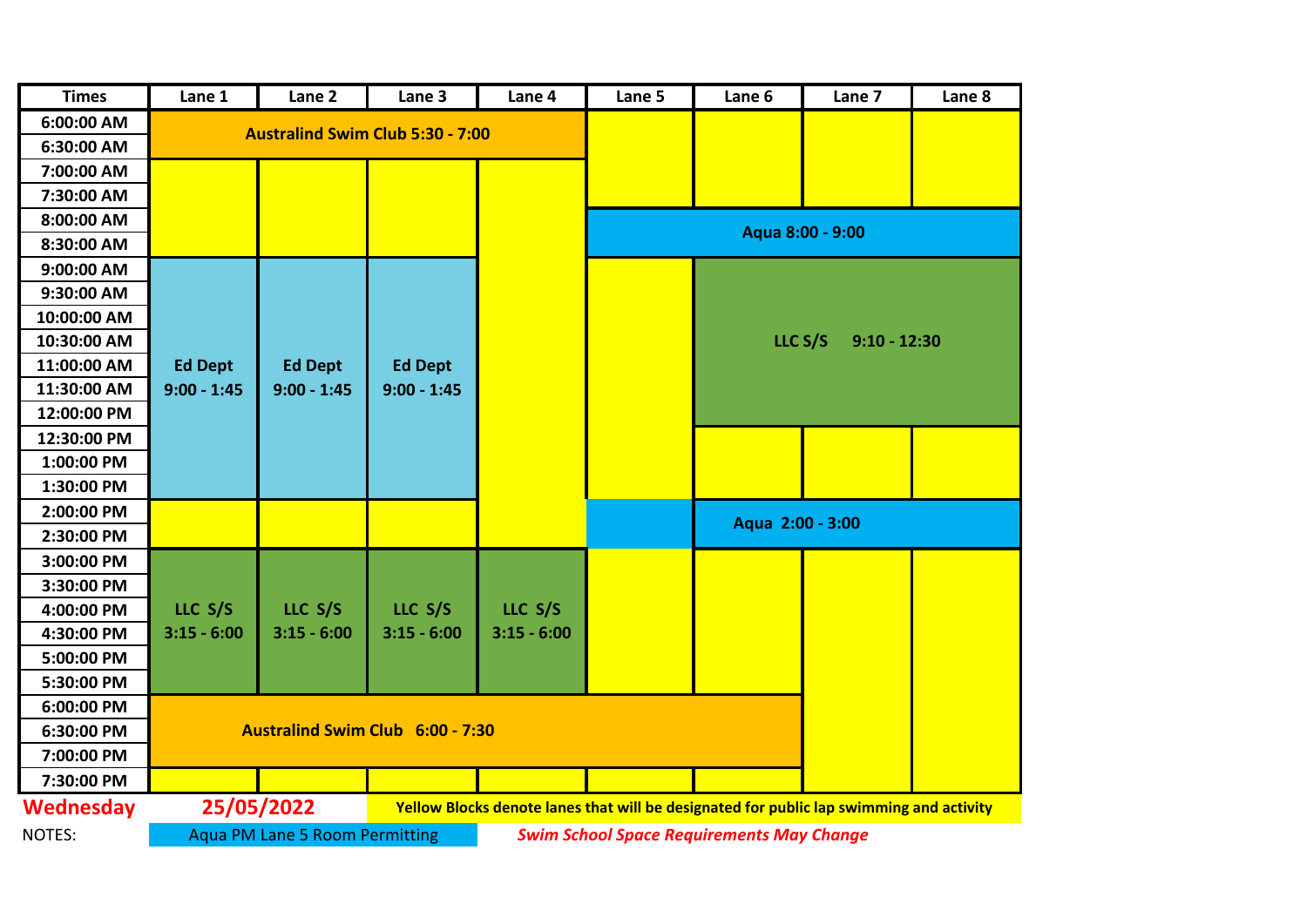| <b>Times</b>    | Lane 1         | Lane 2                      | Lane 3         | Lane 4        | Lane 5 | Lane 6 | Lane 7                                                                                  | Lane 8 |
|-----------------|----------------|-----------------------------|----------------|---------------|--------|--------|-----------------------------------------------------------------------------------------|--------|
| 6:00:00 AM      |                |                             |                |               |        |        |                                                                                         |        |
| 6:30:00 AM      |                |                             |                |               |        |        |                                                                                         |        |
| 7:00:00 AM      |                |                             |                |               |        |        |                                                                                         |        |
| 7:30:00 AM      |                |                             |                |               |        |        |                                                                                         |        |
| 8:00:00 AM      |                |                             |                |               |        |        | Aqua 08:00 - 09:00                                                                      |        |
| 8:30:00 AM      |                |                             |                |               |        |        |                                                                                         |        |
| 9:00:00 AM      |                |                             |                |               |        |        |                                                                                         |        |
| 9:30:00 AM      |                |                             |                |               |        |        |                                                                                         |        |
| 10:00:00 AM     |                |                             |                |               |        |        |                                                                                         |        |
| 10:30:00 AM     |                |                             |                |               |        |        | LLC S/S<br>$9:10 - 12:30$                                                               |        |
| 11:00:00 AM     | <b>Ed Dept</b> | <b>Ed Dept</b>              | <b>Ed Dept</b> |               |        |        |                                                                                         |        |
| 11:30:00 AM     | $9:00 - 1:45$  | $9:00 - 1:45$               | $9:00 - 1:45$  |               |        |        |                                                                                         |        |
| 12:00:00 PM     |                |                             |                |               |        |        |                                                                                         |        |
| 12:30:00 PM     |                |                             |                |               |        |        |                                                                                         |        |
| 1:00:00 PM      |                |                             |                |               |        |        |                                                                                         |        |
| 1:30:00 PM      |                |                             |                |               |        |        |                                                                                         |        |
| 2:00:00 PM      |                |                             |                |               |        |        | SW Physio 2:00 - 2:40                                                                   |        |
| 2:30:00 PM      |                |                             |                |               |        |        |                                                                                         |        |
| 3:00:00 PM      |                |                             |                |               |        |        |                                                                                         |        |
| 3:30:00 PM      |                |                             |                |               |        |        |                                                                                         |        |
| 4:00:00 PM      | LLC S/S        | LLC S/S                     | LLC S/S        | LLC S/S       |        |        |                                                                                         |        |
| 4:30:00 PM      | $3:15 - 6:00$  | $3:15 - 6:00$               | $3:15 - 6:00$  | $3:15 - 6:00$ |        |        |                                                                                         |        |
| 5:00:00 PM      |                |                             |                |               |        |        |                                                                                         |        |
| 5:30:00 PM      |                |                             |                |               |        |        |                                                                                         |        |
| 6:00:00 PM      |                |                             |                |               |        |        |                                                                                         |        |
| 6:30:00 PM      |                | <b>Australind Swim Club</b> | $6:00 - 7:30$  |               |        |        |                                                                                         |        |
| 7:00:00 PM      |                |                             |                |               |        |        |                                                                                         |        |
| 7:30:00 PM      |                |                             |                |               |        |        |                                                                                         |        |
| <b>Thursday</b> |                | 26/05/2022                  |                |               |        |        | Yellow Blocks denote lanes that will be designated for public lap swimming and activity |        |
|                 |                |                             |                |               |        |        |                                                                                         |        |

NOTES:

*Swim School Space Requirements May Change*

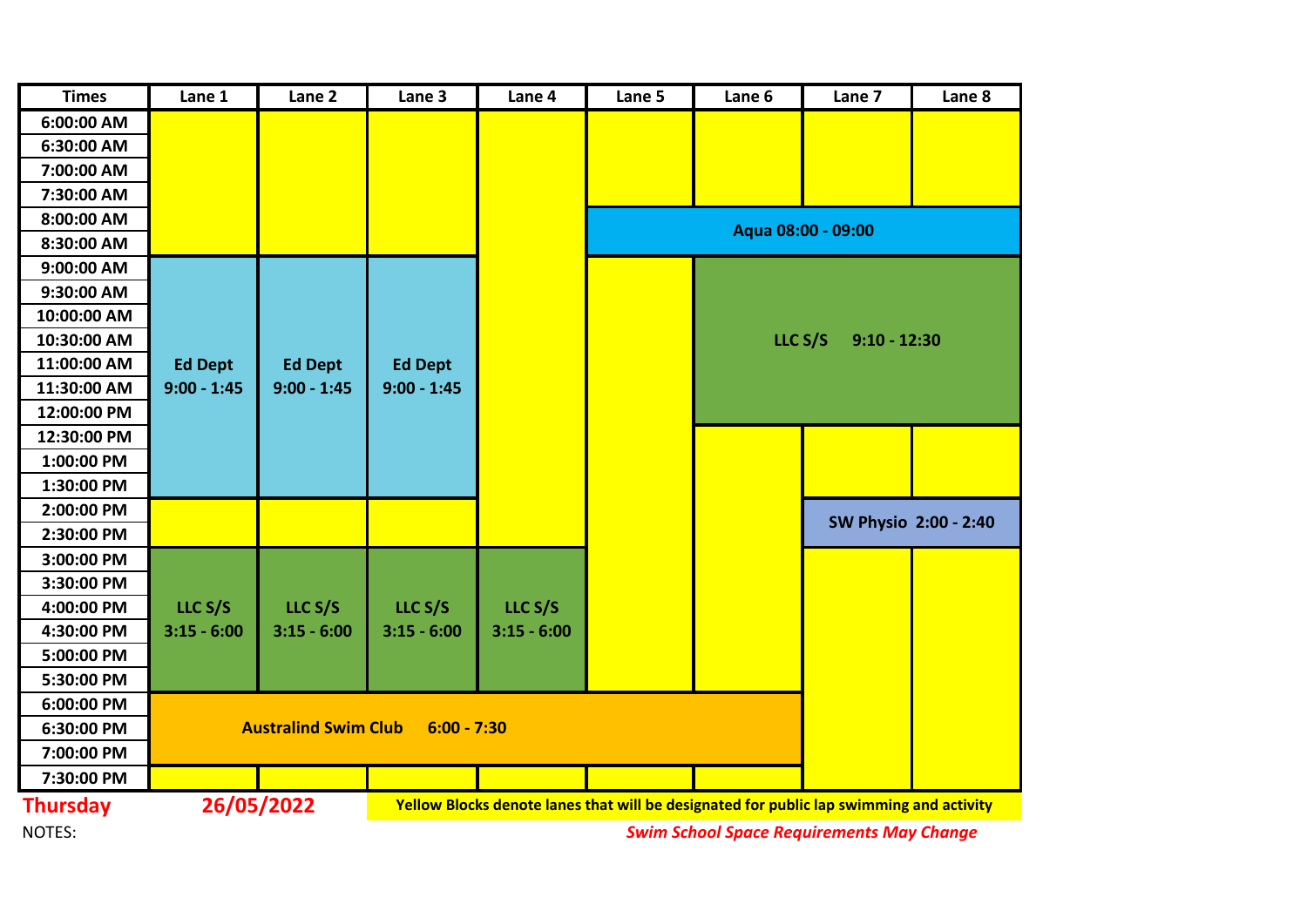**Friday**

| <b>Times</b> | Lane 1            | Lane 2            | Lane 3                                      | Lane 4            | Lane 5            | Lane 6            | Lane 7                      | Lane 8 |
|--------------|-------------------|-------------------|---------------------------------------------|-------------------|-------------------|-------------------|-----------------------------|--------|
| 6:00:00 AM   |                   |                   | <b>Australind Swimming Club 5:30 - 7:00</b> |                   |                   |                   |                             |        |
| 6:30:00 AM   |                   |                   |                                             |                   |                   |                   |                             |        |
| 7:00:00 AM   |                   |                   |                                             |                   |                   |                   |                             |        |
| 7:30:00 AM   |                   |                   |                                             |                   |                   |                   |                             |        |
| 8:00:00 AM   |                   |                   |                                             |                   |                   |                   | Aqua 8:00 - 9:00            |        |
| 8:30:00 AM   |                   |                   |                                             |                   |                   |                   |                             |        |
| 9:00:00 AM   |                   |                   |                                             |                   |                   |                   |                             |        |
| 9:30:00 AM   |                   |                   |                                             |                   |                   |                   |                             |        |
| 10:00:00 AM  |                   |                   |                                             |                   |                   |                   |                             |        |
| 10:30:00 AM  |                   |                   |                                             |                   |                   |                   | LLC S/S<br>$9:10 - 1:00$    |        |
| 11:00:00 AM  | <b>Ed Dept</b>    | <b>Ed Dept</b>    | <b>Ed Dept</b>                              |                   |                   |                   |                             |        |
| 11:30:00 AM  | $9:00 - 1:45$     | $9:00 - 1:45$     | $9:00 - 1:45$                               |                   |                   |                   |                             |        |
| 12:00:00 PM  |                   |                   |                                             |                   |                   |                   |                             |        |
| 12:30:00 PM  |                   |                   |                                             |                   |                   |                   |                             |        |
| 1:00:00 PM   |                   |                   |                                             |                   |                   |                   |                             |        |
| 1:30:00 PM   |                   |                   |                                             |                   |                   |                   |                             |        |
| 2:00:00 PM   | LLC S/S           |                   |                                             |                   |                   |                   | Aqua 2:00 - 3:00            |        |
| 2:30:00 PM   |                   |                   |                                             |                   |                   |                   |                             |        |
| 3:00:00 PM   | $2:00 - 4:00$     | LLC S/S           |                                             |                   |                   |                   |                             |        |
| 3:30:00 PM   |                   | $2:45 - 4:00$     |                                             |                   |                   |                   |                             |        |
| 4:00:00 PM   | LLC S/S           | LLC S/S           | LLC S/S                                     |                   |                   |                   | <b>Australind Swim Club</b> |        |
| 4:30:00 PM   | <b>Race Night</b> | <b>Race Night</b> | <b>Race Night</b>                           |                   |                   |                   | $4:00 - 5:30$               |        |
| 5:00:00 PM   | $4:00 - 5:15$     | $4:00 - 5:15$     | $4:00 - 5:15$                               |                   |                   |                   |                             |        |
| 5:30:00 PM   | <b>ASC</b>        | <b>ASC</b>        | <b>ASC</b>                                  | <b>ASC</b>        | <b>ASC</b>        | <b>ASC</b>        |                             |        |
| 6:00:00 PM   | <b>Race Night</b> | <b>Race Night</b> | <b>Race Night</b>                           | <b>Race Night</b> | <b>Race Night</b> | <b>Race Night</b> |                             |        |
| 6:30:00 PM   | $5:30 - 7:00$     | $5:30 - 7:00$     | $5:30 - 7:00$                               | $5:30 - 7:00$     | $5:30 - 7:00$     | $5:30 - 7:00$     |                             |        |
| 7:00:00PM    |                   |                   |                                             |                   |                   |                   |                             |        |

NOTES: **LLC S/S Blocks Required ASC Blocks Required 27/05/2022 Yellow Blocks denote lanes that will be designated for public lap swimming and activity**

*Swim School Space Requirements May Change*

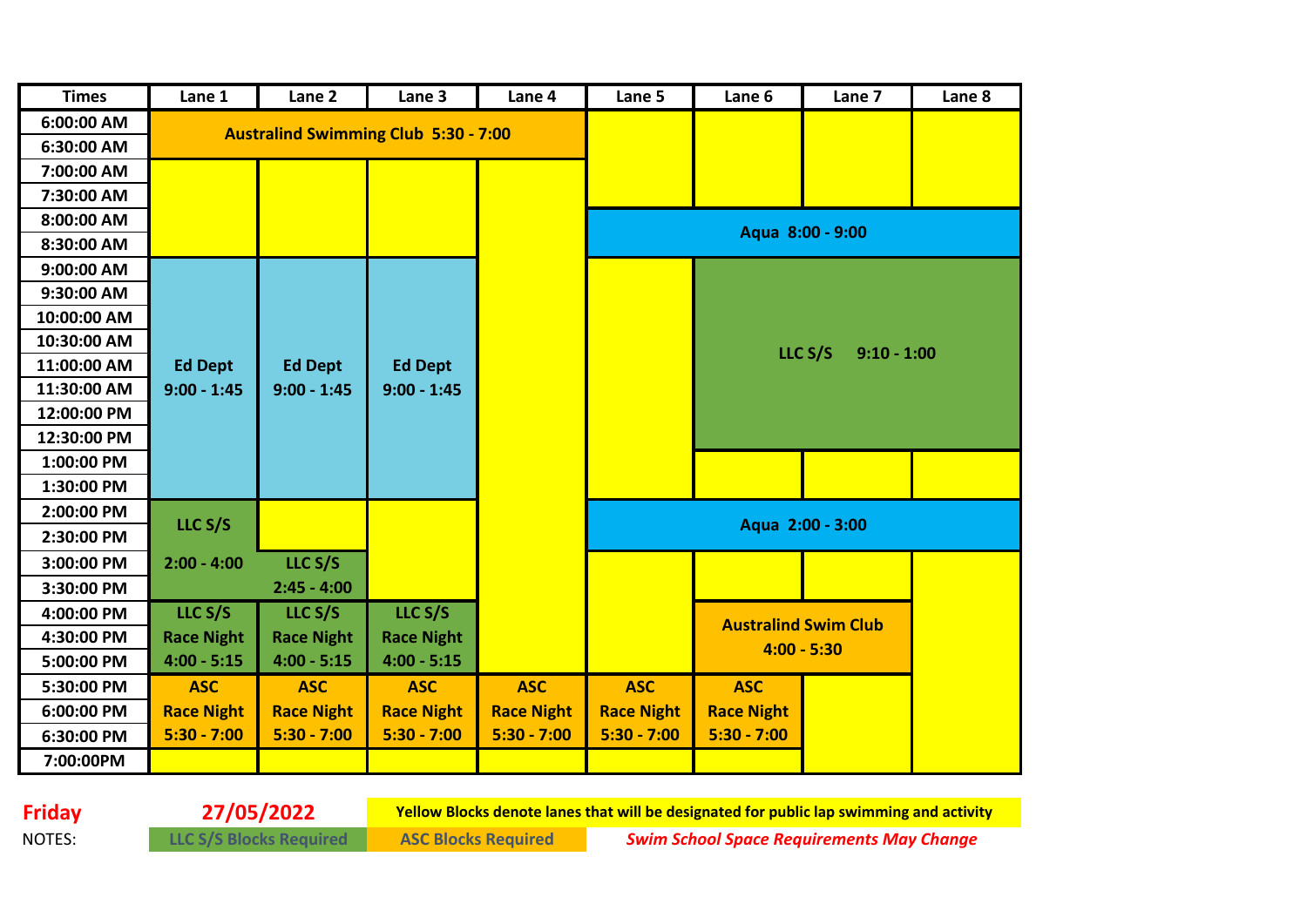| <b>Times</b> | Lane 1         | Lane 2         | Lane 3         | Lane 4 | Lane 5                      | Lane 6 | Lane 7 | Lane <sub>8</sub> |
|--------------|----------------|----------------|----------------|--------|-----------------------------|--------|--------|-------------------|
| 8:00:00 AM   |                |                |                |        |                             |        |        |                   |
| 8:30:00 AM   |                |                |                |        |                             |        |        |                   |
| 9:00:00 AM   |                |                |                |        |                             |        |        |                   |
| 9:30:00 AM   |                |                |                |        |                             |        |        |                   |
| 10:00:00 AM  | LLC S/S        | LLC S/S        | LLC S/S        |        | <b>Australind Swim Club</b> |        |        |                   |
| 10:30:00 AM  | $8:15 - 12:30$ | $8:15 - 12:30$ | $8:15 - 12:30$ |        | $8:15 - 12:30$              |        |        |                   |
| 11:00:00 AM  |                |                |                |        |                             |        |        |                   |
| 11:30:00 AM  |                |                |                |        |                             |        |        |                   |
| 12:00:00 PM  |                |                |                |        |                             |        |        |                   |
| 12:30:00 PM  |                |                |                |        |                             |        |        |                   |
| 1:00:00 PM   |                |                |                |        |                             |        |        |                   |
| 1:30:00 PM   |                |                |                |        |                             |        |        |                   |
| 2:00:00 PM   |                |                |                |        |                             |        |        |                   |
| 2:30:00 PM   |                |                |                |        |                             |        |        |                   |
| 3:00:00 PM   |                |                |                |        |                             |        |        |                   |
| 3:30:00 PM   |                |                |                |        |                             |        |        |                   |
| 4:00:00 PM   |                |                |                |        |                             |        |        |                   |

**Saturday**

NOTES:



**28/05/2022 Yellow Blocks denote lanes that will be designated for public lap swimming and activity**